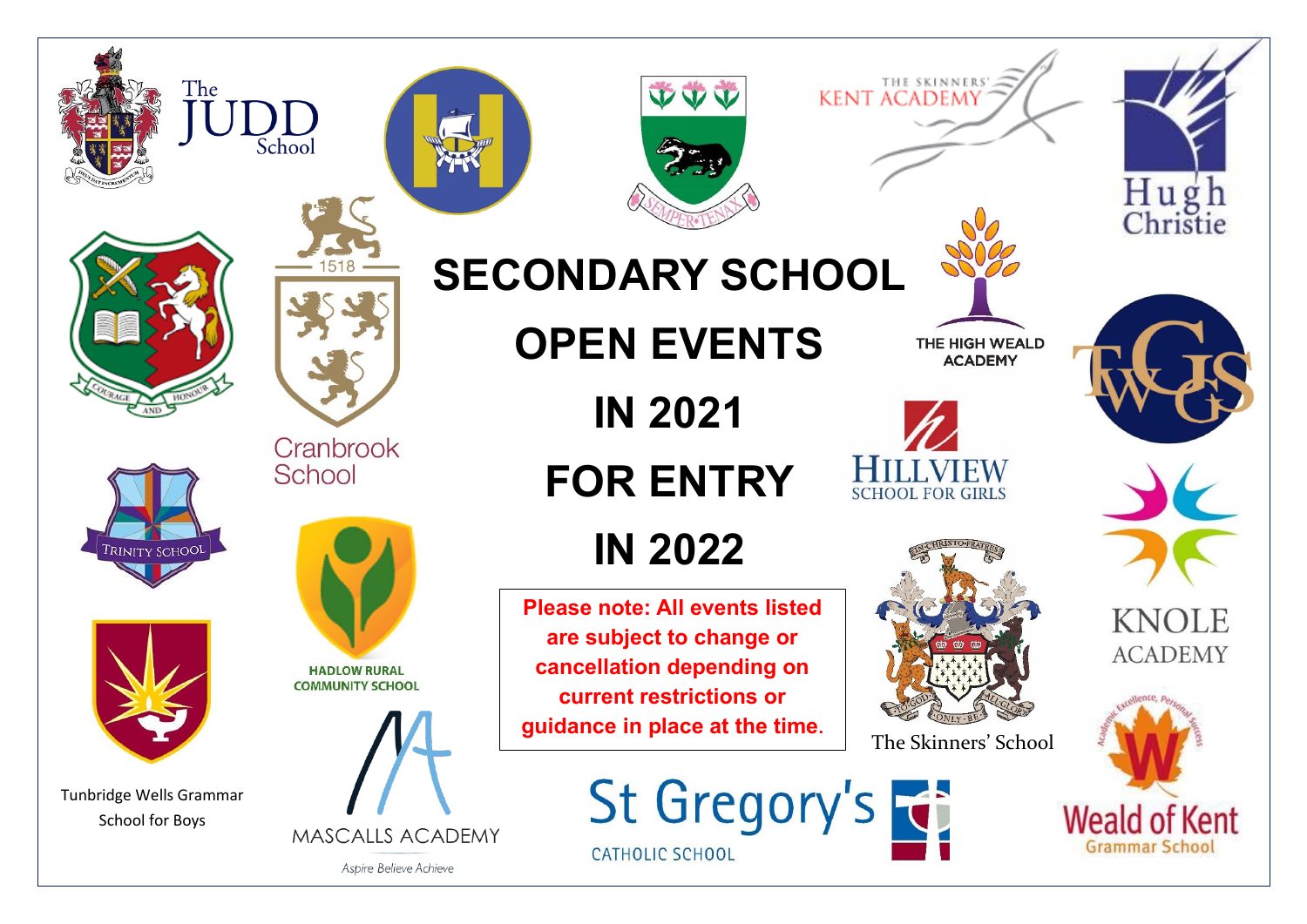| Day       | Date     | School                                     | <b>Open Event</b>                                                                                                                                     | <b>Talks/Booking information</b>                                                                                                                   | <b>Contact Information</b>                                                                          |
|-----------|----------|--------------------------------------------|-------------------------------------------------------------------------------------------------------------------------------------------------------|----------------------------------------------------------------------------------------------------------------------------------------------------|-----------------------------------------------------------------------------------------------------|
|           |          | The Skinners' Kent<br>Academy              | Academy Tours during Term 6<br>(June/July 2021) - current<br>situation permitting                                                                     | Prior booking essential. Please check website for availability and<br>booking - www.skinnerskentacademy.org.uk                                     | Mrs Glynis Smith, Admissions Officer,<br>admissions@skinnerskentacademy.org.uk                      |
| Wednesday | 09/06/21 | <b>Cranbrook School</b>                    | Years 7, 9 & 12 Open Morning<br>8.45 - 11.00am                                                                                                        | Please visit https://www.cranbrookschool.co.uk/admissions/open-<br>events/ and follow the relevant link to register your attendance                | Andrea Baker - Registrar, 01580 711804,<br>bakera@cranbrook.kent.sch.uk                             |
| Wednesday | 09/06/21 | <b>Hillview School for</b><br><b>Girls</b> | Year 5 Taster Morning. 9.00 -<br>12.30 p.m. An opportunity for<br>Year 5 students to experience a<br>morning at Hillview School.<br>Booking required. | See school website for further details<br>https://www.hillview.kent.sch.uk/about-us/admissions/                                                    | See school website for further details<br>https://www.hillview.kent.sch.uk/about-<br>us/admissions/ |
| Thursday  | 10/06/21 | <b>Hillview School for</b><br><b>Girls</b> | Year 5 Taster Morning. 9.00 -<br>12.30 p.m. An opportunity for<br>Year 5 students to experience a<br>morning at Hillview School.<br>Booking required. | See school website for further details<br>https://www.hillview.kent.sch.uk/about-us/admissions/                                                    | See school website for further details<br>https://www.hillview.kent.sch.uk/about-<br>us/admissions/ |
| Monday    | 14/06/21 | <b>Hillview School for</b><br><b>Girls</b> | Year 5 Taster Morning. 9.00 -<br>12.30 p.m. An opportunity for<br>Year 5 students to experience a<br>morning at Hillview School.<br>Booking required. | See school website for further details<br>https://www.hillview.kent.sch.uk/about-us/admissions/                                                    | See school website for further details<br>https://www.hillview.kent.sch.uk/about-<br>us/admissions/ |
| Tuesday   | 15/06/21 | <b>Hillview School for</b><br><b>Girls</b> | Year 5 Taster Morning. 9.00 -<br>12.30 p.m. An opportunity for<br>Year 5 students to experience a<br>morning at Hillview School.<br>Booking required. | See school website for further details<br>https://www.hillview.kent.sch.uk/about-us/admissions/                                                    | See school website for further details<br>https://www.hillview.kent.sch.uk/about-<br>us/admissions/ |
| Tuesday   | 15/06/21 | <b>Knole Academy</b>                       | Year 5 Taster Sessions. 9.10 -<br>10.30am                                                                                                             | An opportunity for year 5 students to experience a taster session at<br>Knole Academy. Booking is required via the website<br>www.knoleacademy.org | Email: tastersession@knoleacademy.org or call<br>01732 454608 for further information               |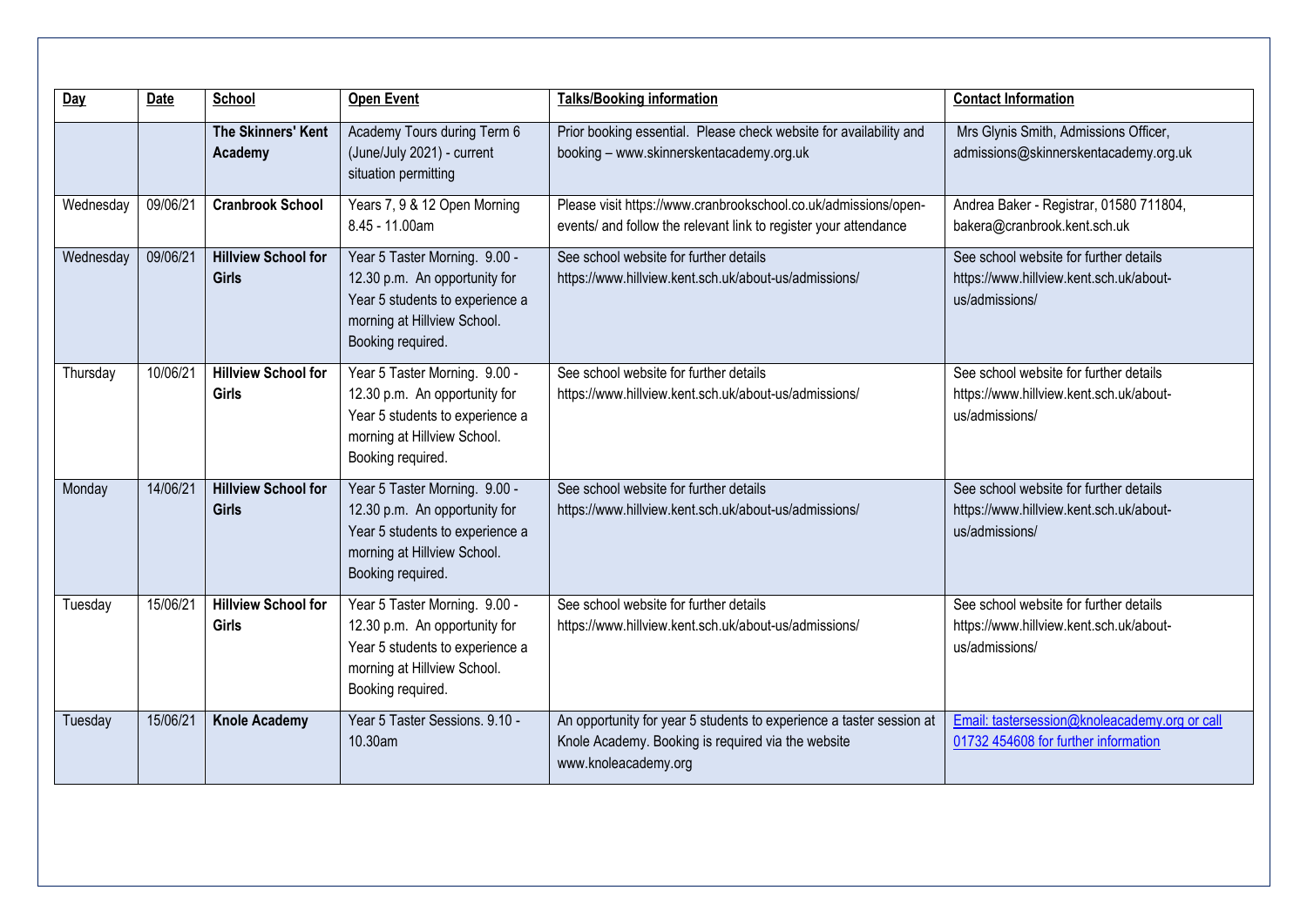| Secondary School Open Events for 2022 Entry |          |                                                |                                                                                                                                                       |                                                                                                                                                    |                                                                                                     |
|---------------------------------------------|----------|------------------------------------------------|-------------------------------------------------------------------------------------------------------------------------------------------------------|----------------------------------------------------------------------------------------------------------------------------------------------------|-----------------------------------------------------------------------------------------------------|
| Day                                         | Date     | School                                         | <b>Open Event</b>                                                                                                                                     | <b>Talks/Booking information</b>                                                                                                                   | <b>Contact information</b>                                                                          |
| Wednesday                                   | 16/06/21 | <b>Knole Academy</b>                           | Year 5 Taster Sessions. 9.10 -<br>10.30am                                                                                                             | An opportunity for year 5 students to experience a taster session at<br>Knole Academy. Booking is required via the website<br>www.knoleacademy.org | Email: tastersession@knoleacademy.org or call<br>01732 454608 for further information               |
| Wednesday                                   | 16/06/21 | <b>St Gregory's</b><br><b>Catholic School</b>  | Open Morning 8.55 am - 12.00<br>noon. For Year 5 Pupils and<br>Parents Only                                                                           | Numbers will be limited so please book via the website,<br>www.sgschool.org.uk                                                                     | Mrs Suzanne Burgess<br>01892 527444 ext 1104<br>admissions@sgschool.org.uk                          |
| Thursday                                    | 17/06/21 | <b>Knole Academy</b>                           | Year 5 Taster Sessions, 9.10 -<br>10.30am                                                                                                             | An opportunity for year 5 students to experience a taster session at<br>Knole Academy. Booking is required via the website<br>www.knoleacademy.org | Email: tastersession@knoleacademy.org or call<br>01732 454608 for further information               |
| Thursday                                    | 17/06/21 | <b>St Gregory's</b><br><b>Catholic School</b>  | Open Morning 8.55 am - 12.00<br>noon. For Year 5 Pupils and<br>Parents Only                                                                           | Numbers will be limited so please book via the website,<br>www.sgschool.org.uk                                                                     | Mrs Suzanne Burgess<br>01892 527444 ext 1104<br>admissions@sgschool.org.uk                          |
| Friday                                      | 18/06/21 | <b>Hillview School for</b><br><b>Girls</b>     | Year 5 Taster Morning. 9.00 -<br>12.30 p.m. An opportunity for<br>Year 5 students to experience a<br>morning at Hillview School.<br>Booking required. | See school website for further details<br>https://www.hillview.kent.sch.uk/about-us/admissions/                                                    | See school website for further details<br>https://www.hillview.kent.sch.uk/about-<br>us/admissions/ |
| Monday                                      | 21/06/21 | <b>Hadlow Rural</b><br><b>Community School</b> | Year 5 Taster Session 9.15am -<br>2.30pm                                                                                                              | This Girl Can' Come and joins us for a day of science<br>investigations - Booking is required.                                                     | Please contact reception via<br>contact@hrcschool.org or 01732 498120                               |
| Monday                                      | 21/06/21 | <b>Hillview School for</b><br><b>Girls</b>     | Year 5 Taster Morning. 9.00 -<br>12.30 p.m. An opportunity for<br>Year 5 students to experience a<br>morning at Hillview School.<br>Booking required. | See school website for further details<br>https://www.hillview.kent.sch.uk/about-us/admissions/                                                    | See school website for further details<br>https://www.hillview.kent.sch.uk/about-<br>us/admissions/ |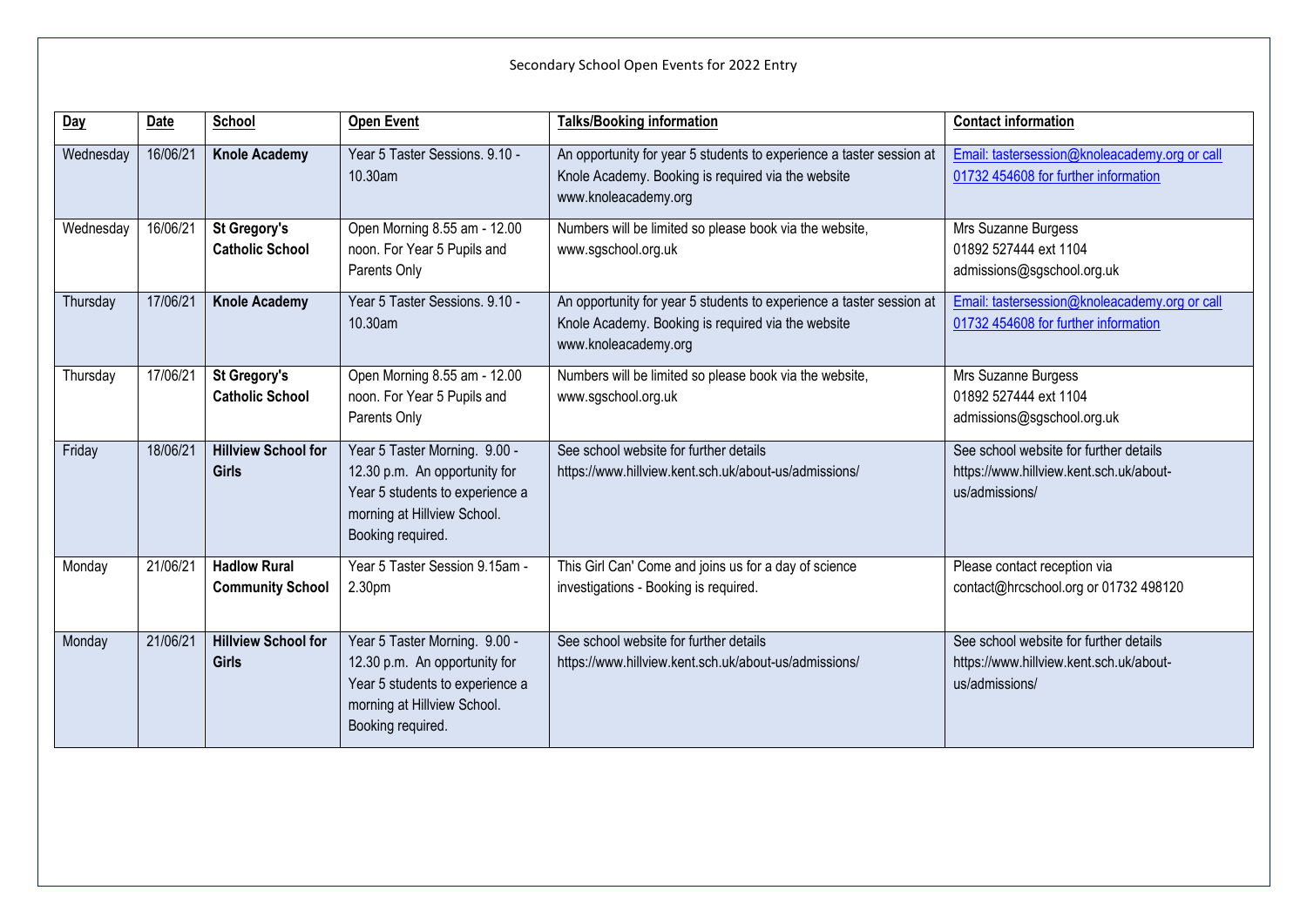**Day Date School Open Event Talks/Booking information Contact information** Tuesday 22/06/21 **Hillview School for Girls** Year 5 Taster Morning. 9.00 - 12.30 p.m. An opportunity for Year 5 students to experience a morning at Hillview School. Booking required. See school website for further details https://www.hillview.kent.sch.uk/about-us/admissions/ See school website for further details https://www.hillview.kent.sch.uk/aboutus/admissions/ Tuesday 22/06/21 **Knole Academy** Year 5 Taster Sessions. 9.10 - 10.30am An opportunity for year 5 students to experience a taster session at Knole Academy. Booking is required via the website www.knoleacademy.org [Email: tastersession@knoleacademy.org or call](mailto:tastersession@knoleacademy.org)  [01732 454608 for further information](mailto:tastersession@knoleacademy.org) Wednesday 23/06/21 **Knole Academy** Year 5 Taster Sessions. 9.10 - 10.30am An opportunity for year 5 students to experience a taster session at Knole Academy. Booking is required via the website www.knoleacademy.org [Email: tastersession@knoleacademy.org or call](mailto:tastersession@knoleacademy.org)  [01732 454608 for further information](mailto:tastersession@knoleacademy.org) Thursday 24/06/21 **Knole Academy** Year 5 Taster Sessions. 9.10 - 10.30am An opportunity for year 5 students to experience a taster session at Knole Academy. Booking is required via the website www.knoleacademy.org [Email: tastersession@knoleacademy.org or call](mailto:tastersession@knoleacademy.org)  [01732 454608 for further information](mailto:tastersession@knoleacademy.org) Thursday 24/06/21 **Tonbridge Grammar School** Open Morning 9.30am-midday | No booking required. See website www.tgs.kent.sch.uk for Head Teacher Talk times. No parking on site. Please use the park and ride service from Sovereign Way car park, details on our website Sarah Court 01732 365125 admissions@tgs.kent.sch.uk Friday 25/06/21 **Hugh Christie School** Friday Experience Event for Year 5 students. 2pm - 5pm An opportunity for year 5 students to experience a day at Hugh Christie. Booking is required Please contact Mrs Burns at experience@tonbridgefederation.co.uk or 01732 353544 ext 240 for further information Monday 28/06/21 **Knole Academy** Year 5 Taster Sessions. 9.10 - 10.30am An opportunity for year 5 students to experience a taster session at Knole Academy. Booking is required via the website www.knoleacademy.org [Email: tastersession@knoleacademy.org or call](mailto:tastersession@knoleacademy.org)  [01732 454608 for further information](mailto:tastersession@knoleacademy.org) Tuesday 29/06/21 **Knole Academy** Year 5 Taster Sessions. 9.10 - 10.30am An opportunity for year 5 students to experience a taster session at Knole Academy. Booking is required via the website www.knoleacademy.org [Email: tastersession@knoleacademy.org or call](mailto:tastersession@knoleacademy.org)  [01732 454608 for further information](mailto:tastersession@knoleacademy.org)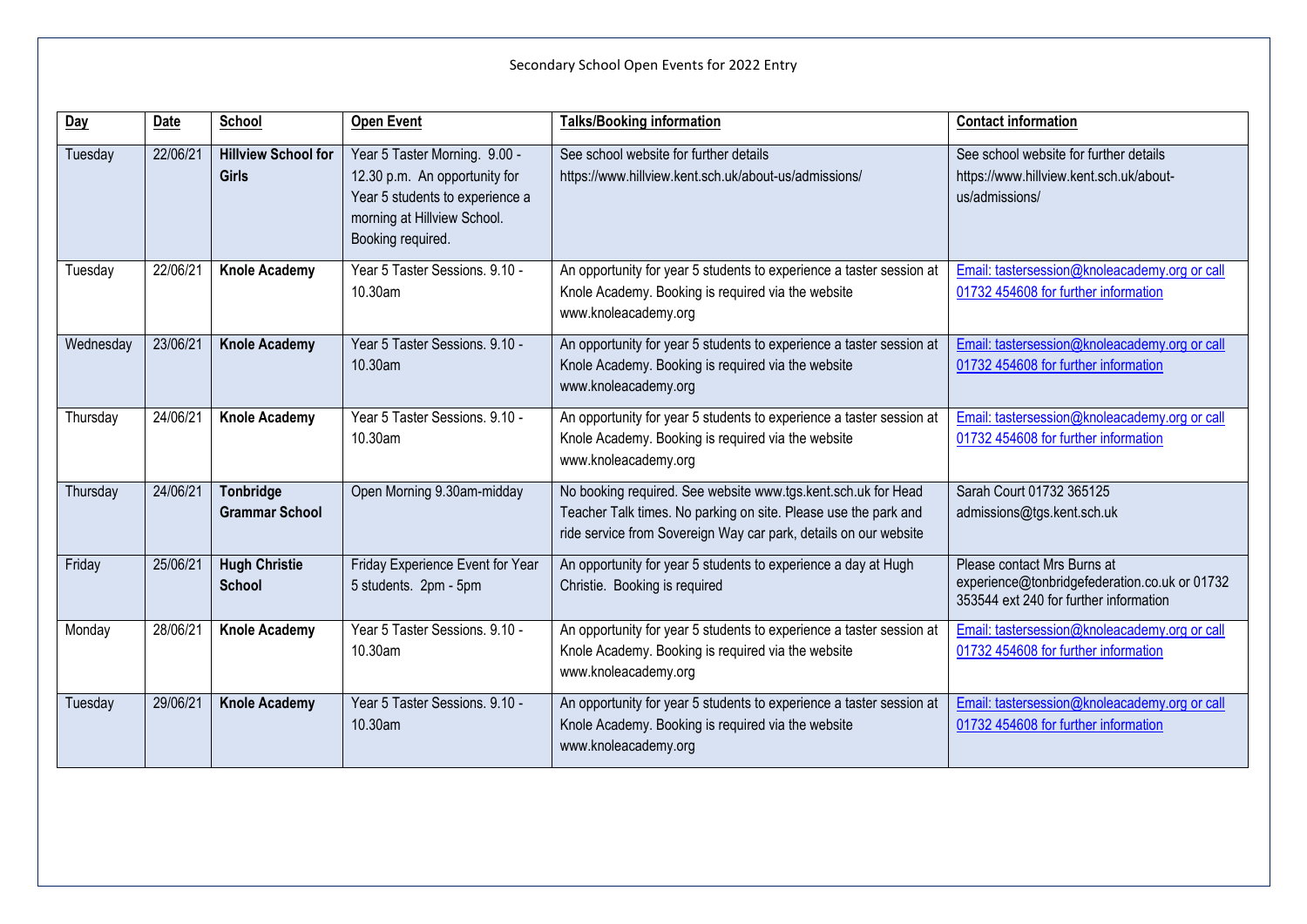| Day       | Date     | School                                                             | <b>Open Event</b>                                                                   | <b>Talks/Booking information</b>                                                                                                                     | <b>Contact information</b>                                                                                             |
|-----------|----------|--------------------------------------------------------------------|-------------------------------------------------------------------------------------|------------------------------------------------------------------------------------------------------------------------------------------------------|------------------------------------------------------------------------------------------------------------------------|
| Wednesday | 30/06/21 | <b>The Judd School</b>                                             | Y5 (and below) Open Evening<br>4.30-8.00pm                                          | School is open with several Headteacher talks throughout the<br>evening. Please refer to judd online for more information.                           | Ms Lesley Martin, Imartin@judd.kent.sch.uk,<br>01732 770 880 Ext. 2018                                                 |
| Wednesday | 30/06/21 | <b>Tunbridge Wells</b><br>Girls' Grammar<br><b>School</b>          | Year 5 Open Morning 11.00am-<br>12.30pm                                             | No booking required. Head Teacher speaks at 12 noon. No parking<br>on site.                                                                          | Louise Stewart-Smith 01892 520902<br>admissions@twggs.kent.sch.uk                                                      |
| Thursday  | 01/07/21 | <b>Tunbridge Wells</b><br><b>Grammar School for</b><br><b>Boys</b> | Year 5 Open Morning 9.15am -<br>11.00am                                             | Meet the Head at 9.30am and tours from 9.45am. Online booking<br>is required, please refer to the school website for details. No<br>parking on site. | the grammarschool@twgsboys.kent.sch.uk<br>twgsb.org.uk<br>01892 529551                                                 |
| Friday    | 02/07/21 | <b>Hugh Christie</b><br>School                                     | Friday Experience Event for<br>Year 5 students. 2pm - 5pm                           | An opportunity for year 5 students to experience a day at Hugh<br>Christie. Booking is required                                                      | Please contact Mrs Burns at<br>experience@tonbridgefederation.co.uk or 01732<br>353544 ext 240 for further information |
| Friday    | 02/07/21 | The Hayesbrook<br><b>School</b>                                    | Year 5 Taster Day                                                                   | 2-4pm - see website for details www.hayesbrook.kent.sch.uk                                                                                           | secretary@hayesbrook.kent.sch.uk                                                                                       |
| Saturday  | 03/07/21 | The Skinners' Kent<br>Academy                                      | Open Morning - 9.30-12.30am                                                         | Talks by Principal - no booking required                                                                                                             | Glynis Smith, Admissions Officer,<br>glynis.smith@skinnerskentacademy.org.uk                                           |
| Monday    | 05/07/21 | The Skinners'<br><b>School</b>                                     | Year 5 Open Morning 9:15,<br>9:45 or 10:15                                          | Booking is required online - please refer to the school website for<br>full details. No parking is available on site                                 | Mrs Julie Turner - julie.turner@skinners-<br>school.org.uk Tel: 01892 578156                                           |
| Monday    | 05/07/21 | <b>Trinity School</b><br><b>Sevenoaks</b>                          | Open Morning (Year 5 wishing<br>to enter Year 7 for Sept 2022)<br>11.00am - 12.30pm | Headmaster's talk 11.00am & 12.00pm. Book via emailing the<br>school office.<br>No tours after 12.00pm                                               | Mrs Clare Harris or Ms Katy Lewis<br>office@trinitysevenoaks.com 01732 469111                                          |
| Tuesday   | 06/07/21 | <b>The Skinners'</b><br><b>School</b>                              | Year 5 Open Morning 9:15,<br>$9:45$ or $10:15$                                      | Booking is required online - please refer to the school website for<br>full details. No parking is available on site                                 | Mrs Julie Turner - julie.turner@skinners-<br>school.org.uk Tel: 01892 578156                                           |
| Wednesday | 07/07/21 | The Skinners'<br><b>School</b>                                     | Year 5 Open Morning 9:15,<br>9:45 or 10:15                                          | Booking is required online - please refer to the school website for<br>full details. No parking is available on site                                 | Mrs Julie Turner - julie.turner@skinners-<br>school.org.uk Tel: 01892 578156                                           |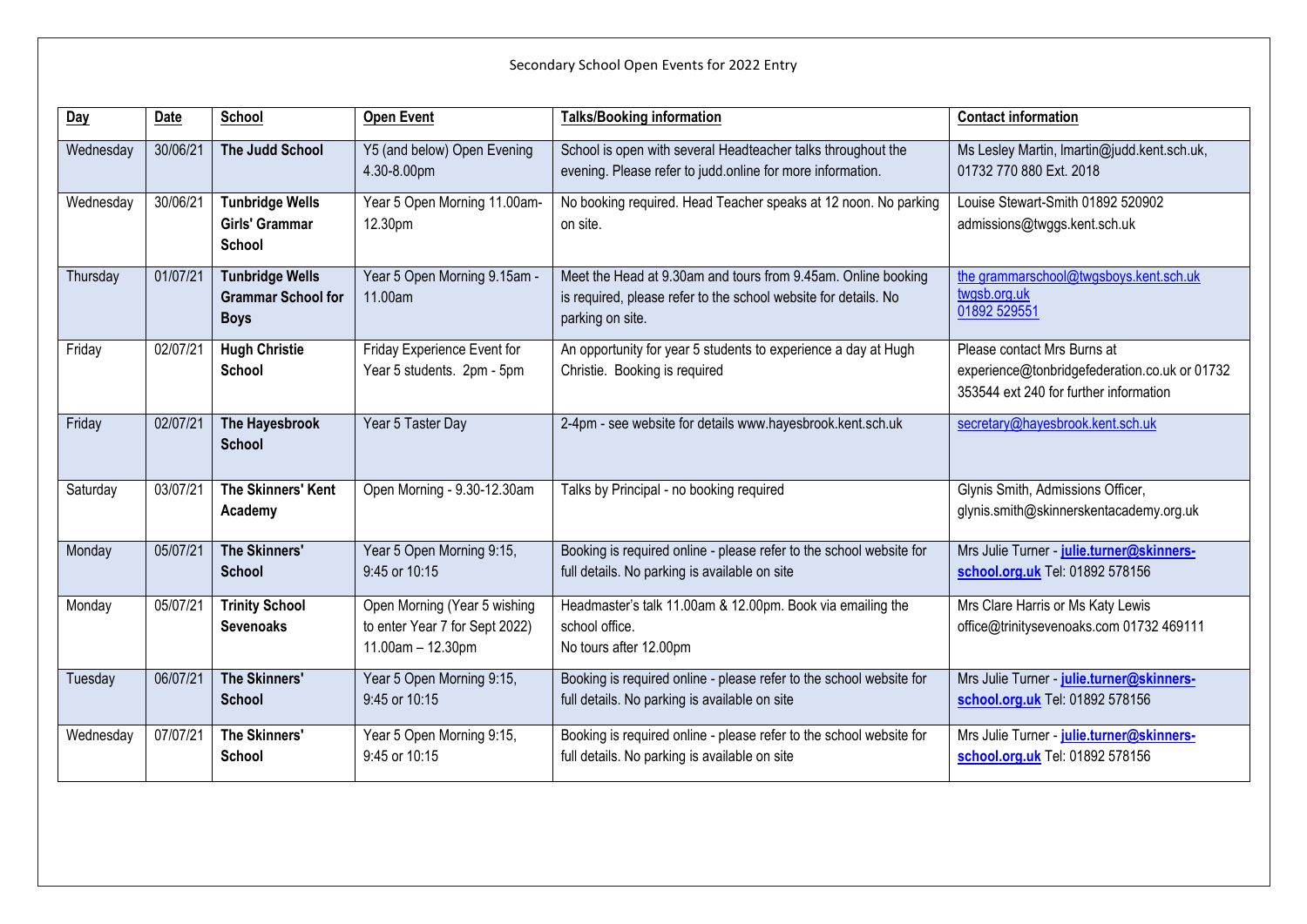| Day      | <b>Date</b> | <b>School</b>                                                      | <b>Open Event</b>                                                                           | <b>Talks/Booking information</b>                                                                                                                     | <b>Contact information</b>                                                                                             |
|----------|-------------|--------------------------------------------------------------------|---------------------------------------------------------------------------------------------|------------------------------------------------------------------------------------------------------------------------------------------------------|------------------------------------------------------------------------------------------------------------------------|
| Thursday | 08/07/21    | The Judd School                                                    | <b>Y6 Transition Day</b>                                                                    | All Primary Y6 Children visit their Secondary School.                                                                                                | Ms Lesley Martin, Imartin@judd.kent.sch.uk,<br>01732 770 880 Ext. 2018                                                 |
| Friday   | 09/07/21    | <b>Hugh Christie</b><br><b>School</b>                              | Friday Experience Event for<br>Year 5 students. 2pm - 5pm                                   | An opportunity for year 5 students to experience a day at Hugh<br>Christie. Booking is required                                                      | Please contact Mrs Burns at<br>experience@tonbridgefederation.co.uk or 01732<br>353544 ext 240 for further information |
| Friday   | 09/07/21    | The Hayesbrook<br><b>School</b>                                    | Year 5 Taster Day                                                                           | 2-4pm - see website for details www.hayesbrook.kent.sch.uk                                                                                           | secretary@hayesbrook.kent.sch.uk                                                                                       |
| Friday   | 09/07/21    | <b>Tunbridge Wells</b><br><b>Grammar School for</b><br><b>Boys</b> | Year 5 Open Morning 9.15am -<br>11.00am                                                     | Meet the Head at 9.30am and tours from 9.45am. Online booking<br>is required, please refer to the school website for details. No<br>parking on site. | the grammarschool@twgsboys.kent.sch.uk<br>twgsb.org.uk<br>01892 529551                                                 |
| Friday   | 16/07/21    | The Hayesbrook<br><b>School</b>                                    | Year 5 Taster Day                                                                           | 2-4pm - see website for details www.hayesbrook.kent.sch.uk                                                                                           | secretary@hayesbrook.kent.sch.uk                                                                                       |
|          |             | The Skinners' Kent<br>Academy                                      | Academy Tours during Term 1<br>(September/October 2021)<br>Tuesdays & Thursdays @<br>9:45am | Prior booking essential. Please check website for availability and<br>booking - www.skinnerskentacademy.org.uk                                       | Mrs Glynis Smith, Admissions Officer,<br>admissions@skinnerskentacademy.org.uk                                         |
| Tuesday  | 14/09/21    | <b>Tunbridge Wells</b><br><b>Girls' Grammar</b><br><b>School</b>   | Sixth Form Open Evening 6pm-<br>8.30pm                                                      | No booking required. Head Teacher speaks at 6pm. No parking on<br>site.                                                                              |                                                                                                                        |
| Saturday | 18/09/21    | <b>Knole Academy</b>                                               | Open Day. 10.00 - 2.30pm.                                                                   | Headteacher talks TBC. Booking required via website.<br>Parking is available on site but limited.                                                    | enquiries@knoleacademy.org                                                                                             |
| Monday   | 20/09/21    | <b>Hadlow Rural</b><br><b>Community School</b>                     | Open Morning Tours at 9.15am<br>or 11.25am                                                  | An opportunity for students and parents to have a tour of the<br>school - Booking is required.                                                       | Please contact reception via<br>contact@hrcschool.org or 01732 498120 to book<br>a place.                              |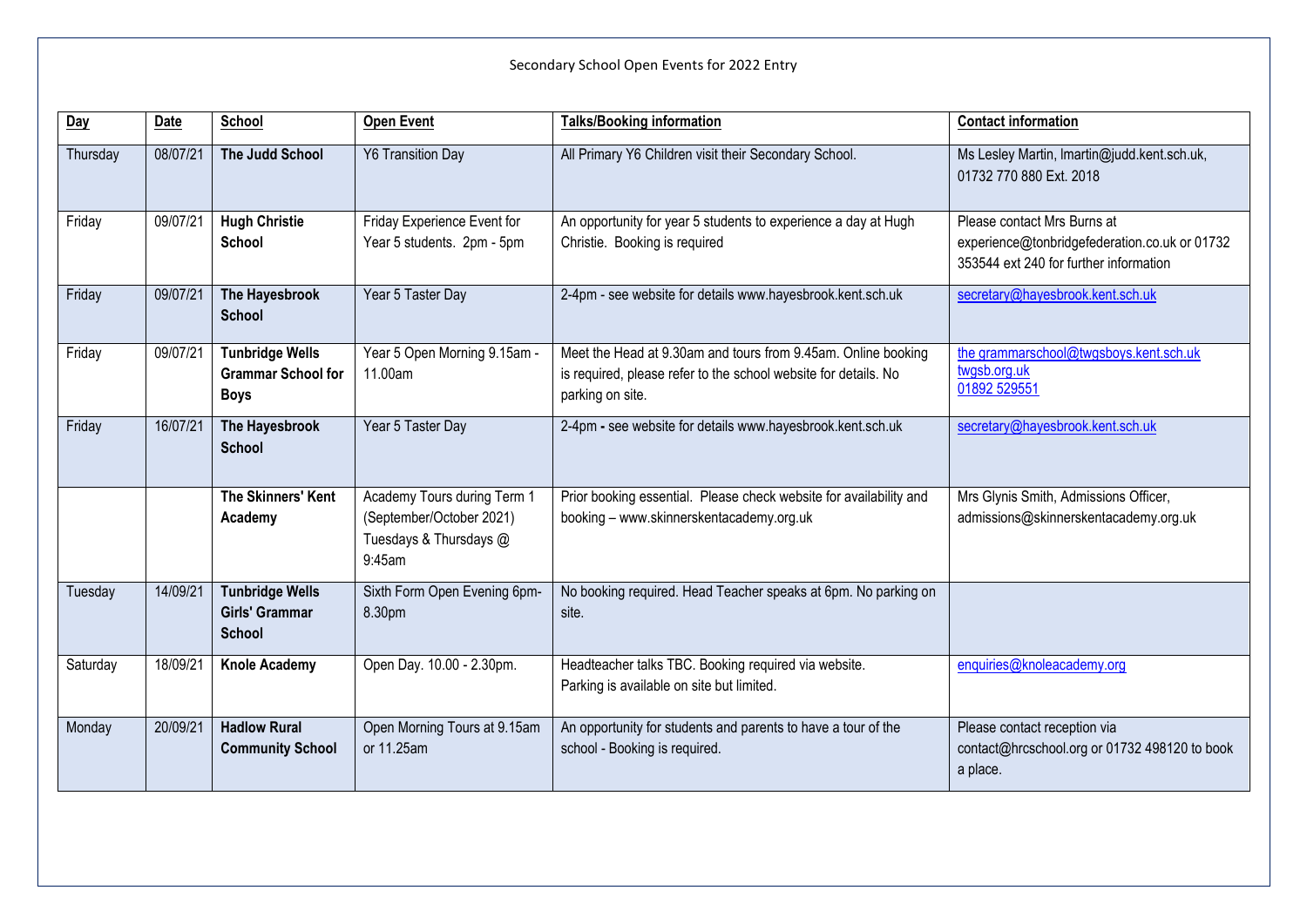| Day       | <b>Date</b> | <b>School</b>                                  | <b>Open Event</b>                          | <b>Talks/Booking information</b>                                                                                                    | <b>Contact information</b>                                                                                        |
|-----------|-------------|------------------------------------------------|--------------------------------------------|-------------------------------------------------------------------------------------------------------------------------------------|-------------------------------------------------------------------------------------------------------------------|
| Monday    | 20/09/21    | <b>Mascalls Academy</b>                        | Open Evening 5-8pm                         | Tours and Principal talks - No booking required                                                                                     | Mrs Tina Banks - 01892 835366<br>tina.banks@mascallsacademy.org.uk                                                |
| Tuesday   | 21/09/21    | <b>Hadlow Rural</b><br><b>Community School</b> | Open Morning Tours at 9.15am<br>or 11.25am | An opportunity for students and parents to have a tour of the<br>school - Booking is required.                                      | Please contact reception via<br>contact@hrcschool.org or 01732 498120 to book<br>a place.                         |
| Tuesday   | 21/09/21    | <b>Hugh Christie</b><br><b>School</b>          | Open Evening 6pm - 8pm                     | A chance for students and parents to look around the school.<br>Includes a presentation by the principal at 7.30pm                  | Please contact Mrs Burns at<br>admin@tonbridgefederation.co.uk or 01732<br>353544 ext 240 for further information |
| Wednesday | 22/09/21    | <b>Cranbrook School</b>                        | Years 7 & 9 Open Evening 6.00<br>$-7.30pm$ | Please visit https://www.cranbrookschool.co.uk/admissions/open-<br>events/ and follow the relevant link to register your attendance | Andrea Baker - Registrar, 01580 711804,<br>bakera@cranbrook.kent.sch.uk                                           |
| Wednesday | 22/09/21    | <b>Hadlow Rural</b><br><b>Community School</b> | Open Morning Tours at 9.15am<br>or 11.25am | An opportunity for students and parents to have a tour of the<br>school - Booking is required.                                      | Please contact reception via<br>contact@hrcschool.org or 01732 498120 to book<br>a place.                         |
| Wednesday | 22/09/21    | <b>St Gregory's</b><br><b>Catholic School</b>  | Open Morning 8.55am - 12<br>noon           | Numbers will be limited so please book via the website,<br>www.sgschool.org.uk                                                      | Mrs Suzanne Burgess<br>01892 527444 ext 1104<br>admissions@sgschool.org.uk                                        |
| Thursday  | 23/09/21    | <b>Hadlow Rural</b><br><b>Community School</b> | Open Morning Tours at 9.15am<br>or 11.25am | An opportunity for students and parents to have a tour of the<br>school - Booking is required.                                      | Please contact reception via<br>contact@hrcschool.org or 01732 498120 to book<br>a place.                         |
| Thursday  | 23/09/21    | <b>St Gregory's</b><br><b>Catholic School</b>  | Open Morning 8.55am - 12<br>noon           | Numbers will be limited so please book via the website,<br>www.sgschool.org.uk                                                      | Mrs Suzanne Burgess<br>01892 527444 ext 1104<br>admissions@sgschool.org.uk                                        |
| Thursday  | 23/09/21    | <b>St Gregory's</b><br><b>Catholic School</b>  | Open Evening<br>Time to be confirmed       | Please visit the school website www.sgschool.org.uk for further<br>information                                                      | Mrs Suzanne Burgess<br>01892 527444 ext 1104<br>admissions@sgschool.org.uk                                        |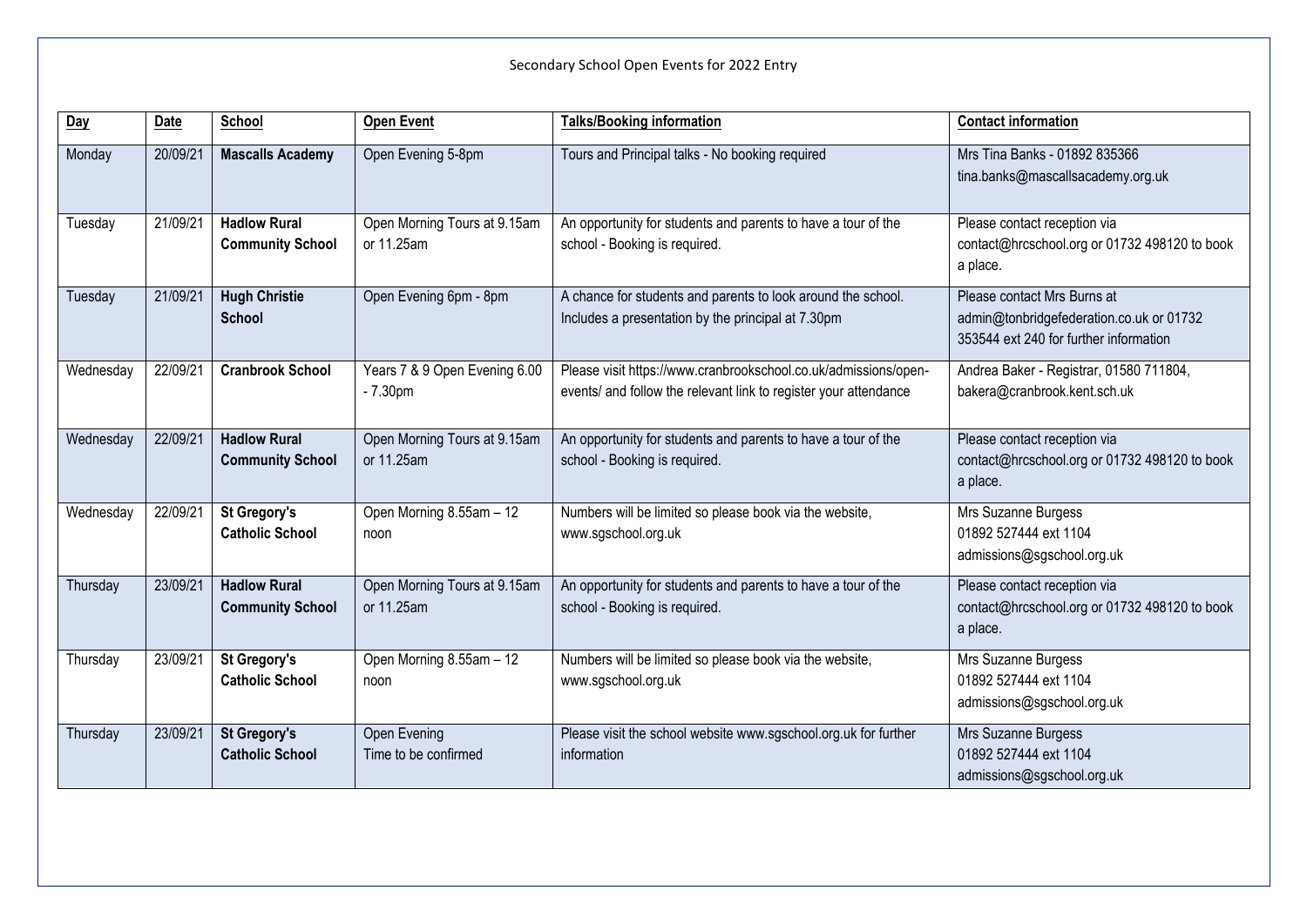| Day       | Date     | School                                         | <b>Open Event</b>                                                                                                                                                                 | <b>Talks/Booking information</b>                                                                                                     | <b>Contact information</b>                                                                          |
|-----------|----------|------------------------------------------------|-----------------------------------------------------------------------------------------------------------------------------------------------------------------------------------|--------------------------------------------------------------------------------------------------------------------------------------|-----------------------------------------------------------------------------------------------------|
|           |          |                                                |                                                                                                                                                                                   |                                                                                                                                      |                                                                                                     |
| Friday    | 24/09/21 | <b>Cranbrook School</b>                        | Years 7 & 9 Open Morning 8.45<br>$-11.00am$                                                                                                                                       | Please visit https://www.cranbrookschool.co.uk/admissions/open-<br>events/ and follow the relevant link to register your attendance  | Andrea Baker - Registrar, 01580 711804,<br>bakera@cranbrook.kent.sch.uk                             |
| Friday    | 24/09/21 | <b>Hadlow Rural</b><br><b>Community School</b> | Open Morning Tours at 9.15am<br>or 11.25am                                                                                                                                        | An opportunity for students and parents to have a tour of the<br>school - Booking is required.                                       | Please contact reception via<br>contact@hrcschool.org or 01732 498120 to book<br>a place.           |
|           |          |                                                |                                                                                                                                                                                   |                                                                                                                                      |                                                                                                     |
| Saturday  | 25/09/21 | <b>Hillview School for</b><br><b>Girls</b>     | Open Morning, 10.00-12.00p.m.<br>An opportunity for students and<br>parents to look around the<br>school. Includes presentations<br>by the Headteacher throughout<br>the morning. | See school website for further details<br>https://www.hillview.kent.sch.uk/about-us/admissions/                                      | See school website for further details<br>https://www.hillview.kent.sch.uk/about-<br>us/admissions/ |
| Tuesday   | 28/09/21 | <b>Bennett Memorial</b><br>School              | Open Evening 5.30-7.30pm                                                                                                                                                          | See website for further details and booking information                                                                              | Katherine Wagstaff 01892 521595<br>admissions@bennett.kent.sch.uk                                   |
| Tuesday   | 28/09/21 | <b>Mascalls Academy</b>                        | Open Morning 9-11am                                                                                                                                                               | Tours and Principal talks - No booking required                                                                                      | Mrs Tina Banks - 01892 835366<br>tina.banks@mascallsacademy.org.uk                                  |
| Tuesday   | 28/09/21 | <b>Trinity School</b><br><b>Sevenoaks</b>      | Open Morning (Year 6 wishing<br>to enter Year 7 for Sept 2022)<br>11.00am - 12.30pm                                                                                               | Headmaster's talk 11.00am & 12.00pm. Book via emailing the<br>school office.<br>No tours after 12.00pm                               | Mrs Clare Harris or Ms Katy Lewis<br>office@trinitysevenoaks.com 01732 469111                       |
| Wednesday | 29/09/21 | <b>High Weald</b><br>Academy                   | Year 7 Open Evening                                                                                                                                                               | A chance for students and parents to look around the<br>school. Includes a presentation by the principal. Booking will be<br>needed. | Please refer to our website for booking<br>information.                                             |
| Wednesday | 29/09/21 | The Hayesbrook<br>School                       | Open Evening                                                                                                                                                                      | 6-8.30pm - see website for details www.hayesbrook.kent.sch.uk                                                                        | secretary@hayesbrook.kent.sch.uk                                                                    |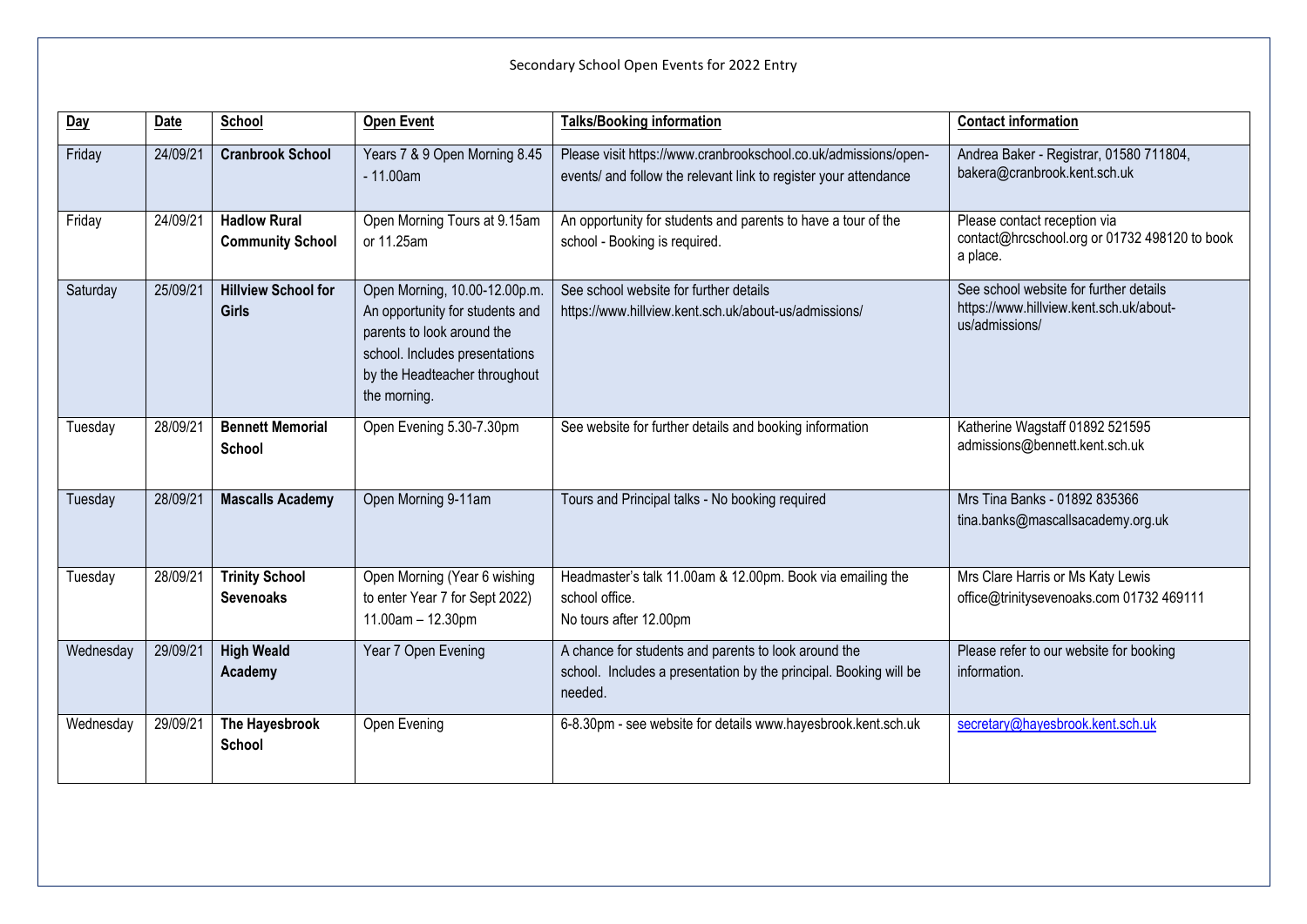| Day       | Date     | <b>School</b>                                                    | <b>Open Event</b>                                | <b>Talks/Booking information</b>                                                                                                                                                                                                                                          | <b>Contact information</b>                                                                                             |
|-----------|----------|------------------------------------------------------------------|--------------------------------------------------|---------------------------------------------------------------------------------------------------------------------------------------------------------------------------------------------------------------------------------------------------------------------------|------------------------------------------------------------------------------------------------------------------------|
| Wednesday | 29/09/21 | <b>Tunbridge Wells</b><br><b>Girls' Grammar</b><br><b>School</b> | Open Evening 5.30pm-8.30pm                       | No booking required. Head Teacher speaks at 6.30pm and<br>7.30pm. No parking on site.                                                                                                                                                                                     | Louise Stewart-Smith 01892 520902<br>admissions@twggs.kent.sch.uk                                                      |
| Thursday  | 30/09/21 | <b>Bennett Memorial</b><br>School                                | Open Evening 5.30-7.30pm                         | See website for further details and booking information                                                                                                                                                                                                                   | Katherine Wagstaff 01892 521595<br>admissions@bennett.kent.sch.uk                                                      |
| Thursday  | 30/09/21 | <b>The Skinners'</b><br><b>School</b>                            | All year groups Open Evening<br>4:00-7:00pm      | No booking required. Headmaster talks at 4:30, 5:00, 5:30, 6:00,<br>6:30, 7:00. No parking is available on site.                                                                                                                                                          | Mrs Julie Turner - julie.turner@skinners-<br>school.org.uk Tel: 01892 578156                                           |
| Saturday  | 02/10/21 | <b>Hugh Christie</b><br><b>School</b>                            | School experience day for Year<br>5 & 6 students | An opportunity to experience a day of exciting activities in our<br>creative arts, science, technology, humanities and PE<br>departments. A presentation by the principal will be offered to<br>parents at the start of the day at 9.30am. The day finishes at<br>2.30pm. | Please contact Mrs Burns at<br>experience@tonbridgefederation.co.uk or 01732<br>353544 ext 240 for further information |
| Tuesday   | 05/10/21 | <b>High Weald</b><br>Academy                                     | Open Morning                                     | A chance for students and parents to look around the<br>school. Includes a presentation by the principal. Booking will be<br>needed.                                                                                                                                      | Please refer to our website for booking<br>information.                                                                |
| Tuesday   | 05/10/21 | <b>Hugh Christie</b><br><b>School</b>                            | Open Morning - Tours between<br>9am and 10am     | An opportunity for students and parents to have a tour of the<br>school and take a look at lessons. No booking required.                                                                                                                                                  | Please contact Mrs Burns at<br>admin@tonbridgefederation.co.uk or 01732<br>353544 ext 240 for further information      |
| Tuesday   | 05/10/21 | <b>St Gregory's</b><br><b>Catholic School</b>                    | Open Morning 8.55am - 12<br>noon                 | Numbers will be limited so please book via the website,<br>www.sgschool.org.uk                                                                                                                                                                                            | Mrs Suzanne Burgess<br>01892 527444 ext 1104<br>admissions@sgschool.org.uk                                             |
| Tuesday   | 05/10/21 | The Skinners' Kent<br>Academy                                    | Open Evening 4pm - 7:30pm                        | Talks by the Principal<br>No booking required.                                                                                                                                                                                                                            | Mrs Glynis Smith, Admissions Officer,<br>admissions@skinnerskentacademy.org.uk                                         |
| Wednesday | 06/10/21 | <b>Bennett Memorial</b><br><b>School</b>                         | Open Evening 5.30-7.30pm                         | See website for further details and booking information                                                                                                                                                                                                                   | Katherine Wagstaff 01892 521595<br>admissions@bennett.kent.sch.uk                                                      |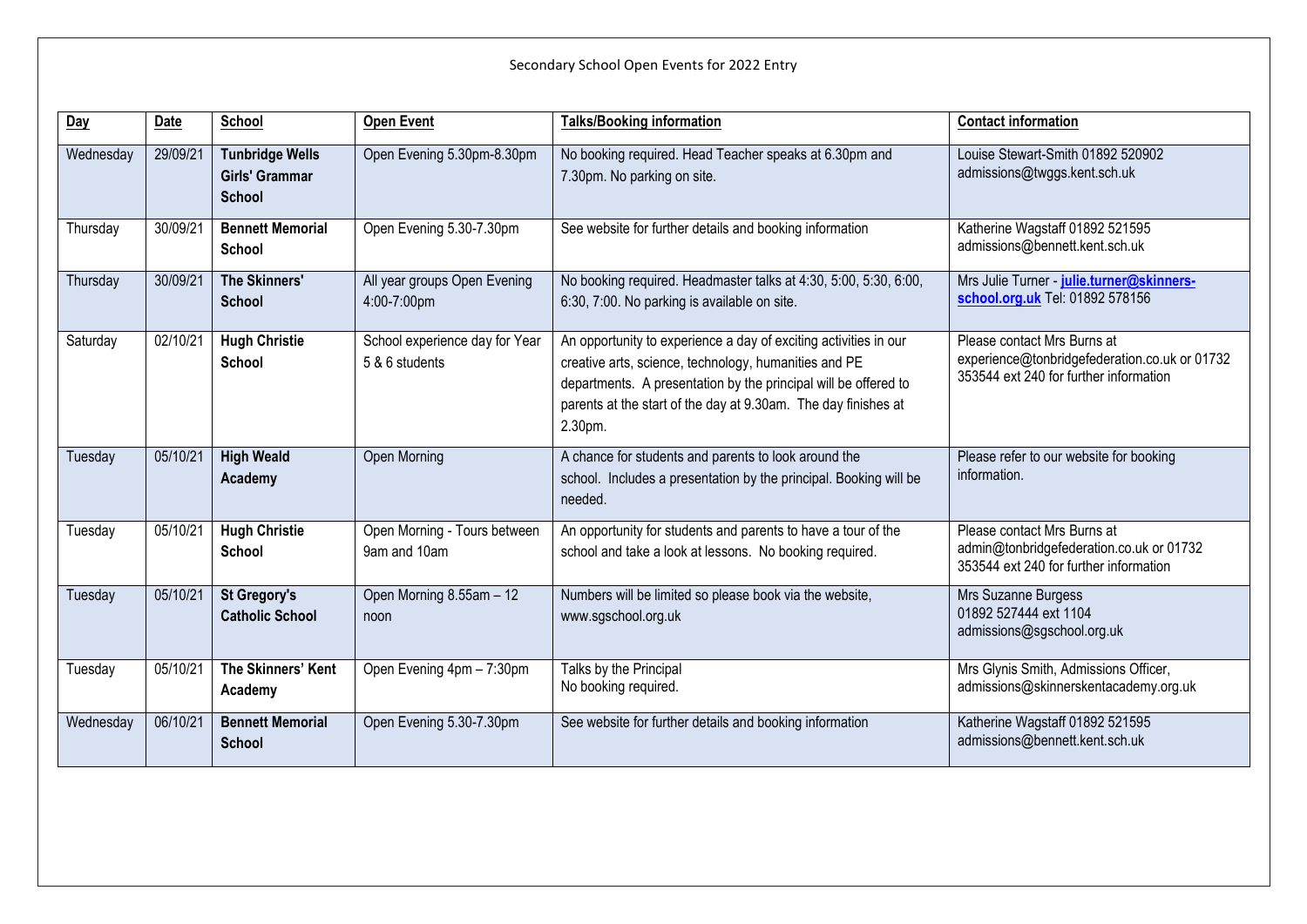| Day       | Date     | School                                                             | <b>Open Event</b>                                                | <b>Talks/Booking information</b>                                                                                                                 | <b>Contact information</b>                                                                    |
|-----------|----------|--------------------------------------------------------------------|------------------------------------------------------------------|--------------------------------------------------------------------------------------------------------------------------------------------------|-----------------------------------------------------------------------------------------------|
| Wednesday | 06/10/21 | <b>St Gregory's</b><br><b>Catholic School</b>                      | Open Morning 8.55am - 12<br>noon                                 | Numbers will be limited so please book via the website,<br>www.sgschool.org.uk                                                                   | Mrs Suzanne Burgess<br>01892 527444 ext 1104<br>admissions@sgschool.org.uk                    |
| Thursday  | 07/10/21 | <b>Mascalls Academy</b>                                            | Open Morning 9-11am                                              | Tours and Principal talks - No booking required                                                                                                  | Mrs Tina Banks - 01892 835366<br>tina.banks@mascallsacademy.org.uk                            |
| Thursday  | 07/10/21 | The Hayesbrook<br><b>School</b>                                    | Open Coffee Morning                                              | 9.30-11am - see website for details www.hayesbrook.kent.sch.uk                                                                                   | secretary@hayesbrook.kent.sch.uk                                                              |
| Thursday  | 07/10/21 | <b>Trinity School</b><br><b>Sevenoaks</b>                          | Open Evening<br>(all welcome. No need to book)<br>$5pm - 7.30pm$ | Headmaster's talk 5.00pm, 6.00pm, 7.00pm                                                                                                         | Mrs Clare Harris or Ms Katy Lewis<br>office@trinitysevenoaks.com 01732 469111                 |
| Thursday  | 07/10/21 | <b>Tunbridge Wells</b><br><b>Grammar School for</b><br><b>Boys</b> | Open Evening 4:00-7:00pm                                         | No booking required. Headteacher talks at 5pm and 6pm.                                                                                           | thegrammarschool@twgsboys.kent.sch.uk<br>twgsb.org.uk<br>01892 529551                         |
| Thursday  | 07/10/21 | <b>Weald of Kent</b>                                               | Open Evening                                                     | Information will be updated on our website once available                                                                                        | school@wealdgs.org                                                                            |
| Tuesday   | 12/10/21 | <b>Cranbrook School</b>                                            | Years 7 & 9 Open Morning 8.45<br>$-11.00am$                      | Please visit https://www.cranbrookschool.co.uk/admissions/open-<br>events/ and follow the relevant link to register your attendance              | Andrea Baker - Registrar, 01580 711804,<br>bakera@cranbrook.kent.sch.uk                       |
| Tuesday   | 12/10/21 | <b>Mascalls Academy</b>                                            | Open Morning 9-11am                                              | Tours and Principal talks - No booking required                                                                                                  | Mrs Tina Banks - 01892 835366<br>tina.banks@mascallsacademy.org.uk                            |
| Tuesday   | 12/10/21 | <b>Tunbridge Wells</b><br><b>Girls' Grammar</b><br><b>School</b>   | Open Morning 11.00am-<br>12.30pm                                 | No booking required. Head Teacher speaks at 12 noon. No parking<br>on site.                                                                      | Louise Stewart-Smith 01892 520902<br>admissions@twggs.kent.sch.uk                             |
| Thursday  | 14/10/21 | <b>Hadlow Rural</b><br><b>Community School</b>                     | Open Evening                                                     | There will be Headteacher Presentations and an opportunity for<br>students and parents to have a tour of the school - No booking is<br>required. | Please contact reception via contact@hrcschool.org<br>or 01732 498120 for further information |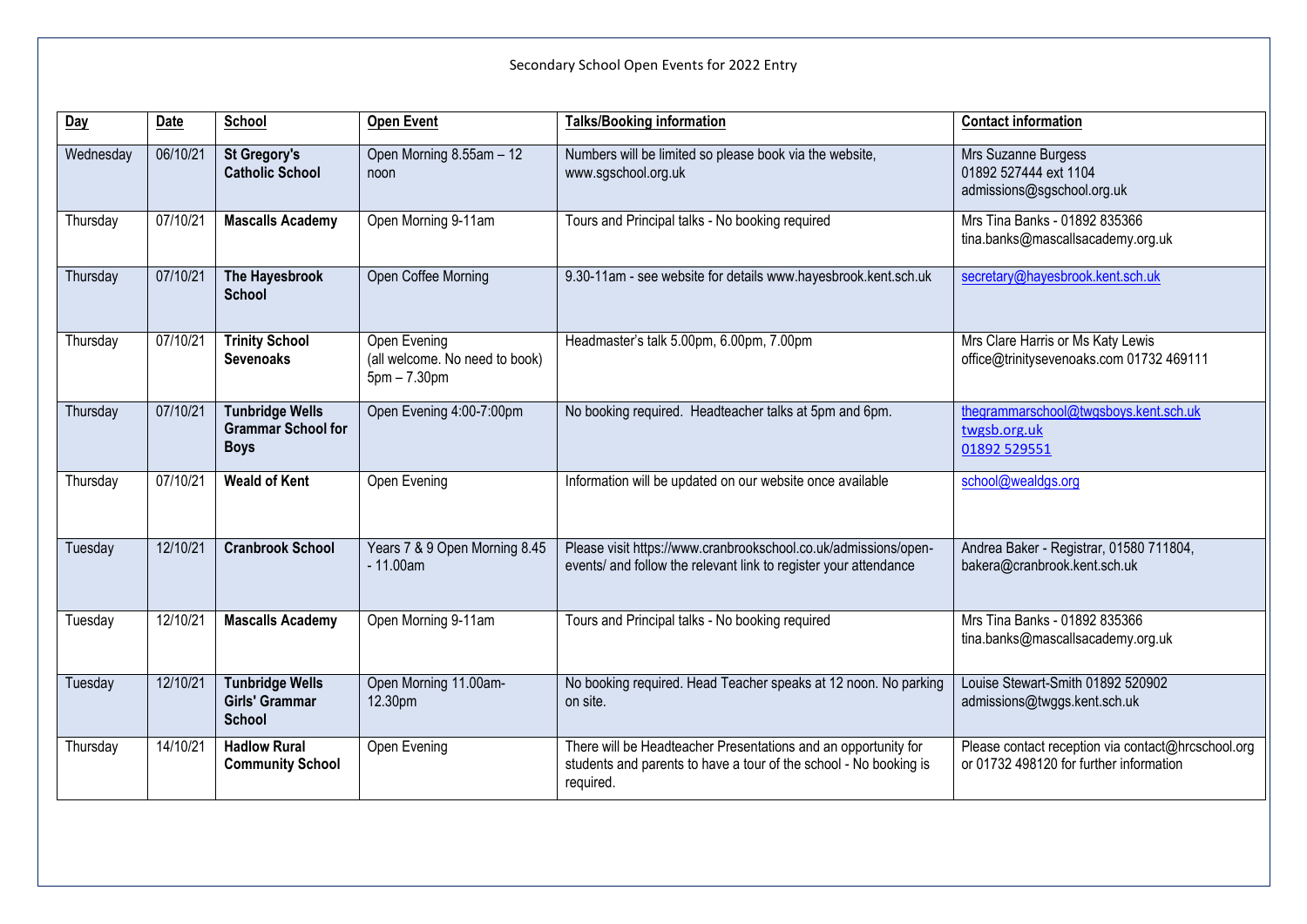| Day      | <b>Date</b> | School                                                             | <b>Open Event</b>                          | <b>Talks/Booking information</b>                                                                                                                                                                     | <b>Contact information</b>                                                                                        |
|----------|-------------|--------------------------------------------------------------------|--------------------------------------------|------------------------------------------------------------------------------------------------------------------------------------------------------------------------------------------------------|-------------------------------------------------------------------------------------------------------------------|
| Thursday | 14/10/21    | <b>Hugh Christie</b><br><b>School</b>                              | Open Evening 6pm - 8pm                     | A chance for students and parents to look around the school.<br>Includes a presentation by the principal at 7.30pm                                                                                   | Please contact Mrs Burns at<br>admin@tonbridgefederation.co.uk or 01732 353544<br>ext 240 for further information |
| Thursday | 14/10/21    | The Hayesbrook<br><b>School</b>                                    | Chelsea FC Taster Session<br>(drop off)    | 9.30-11am - see website for details www.hayesbrook.kent.sch.uk                                                                                                                                       | secretary@hayesbrook.kent.sch.uk                                                                                  |
| Thursday | 14/10/21    | <b>Tunbridge Wells</b><br><b>Grammar School for</b><br><b>Boys</b> | Year 6 Open Morning 9.15am -<br>11.00am    | Meet the Head at 9.30am and tours from 9.45am. Online booking<br>is required, please refer to the school website for details. No<br>parking on site.                                                 | the grammarschool@twgsboys.kent.sch.uk<br>twgsb.org.uk<br>01892 529551                                            |
| Friday   | 15/10/21    | <b>Tonbridge Grammar</b><br><b>School</b>                          | Open Morning 9.30am-midday                 | No booking required. See website www.tgs.kent.sch.uk for Head<br>Teacher Talk times. No parking on site. Please use the park and<br>ride service from Sovereign Way car park, details on our website | Sarah Court 01732 365125<br>admissions@tgs.kent.sch.uk                                                            |
| Friday   | 15/10/21    | <b>Tunbridge Wells</b><br><b>Grammar School for</b><br><b>Boys</b> | Year 6 Open Morning 9.15am -<br>11.00am    | Meet the Head at 9.30am and tours from 9.45am. Online booking<br>is required, please refer to the school website for details. No<br>parking on site.                                                 | the grammarschool@twgsboys.kent.sch.uk<br>twgsb.org.uk<br>01892 529551                                            |
| Tuesday  | 19/10/21    | The Judd School                                                    | Y6 Open Morning 9.30-<br>10.30am           | Y6 Students & Parents Only. Booking essential. Ticket System will<br>go live at 4.00pm on results day - 15th October. Refer to<br>www.judd.online for more information. No parking on site.          | Ms Lesley Martin, Imartin@judd.kent.sch.uk, 01732<br>770 880 Ext. 2018                                            |
| Tuesday  | 19/10/21    | <b>The Skinners'</b><br><b>School</b>                              | Year 6 Open Morning 9:15,<br>9:45 or 10:15 | Booking is required online - please refer to the school website for<br>full details. No parking is available on site.                                                                                | Mrs Julie Turner - julie.turner@skinners-<br>school.org.uk Tel: 01892 578156                                      |
| Tuesday  | 19/10/21    | <b>Tonbridge Grammar</b><br><b>School</b>                          | Open Morning 9.30am-midday                 | No booking required. See website www.tgs.kent.sch.uk for Head<br>Teacher Talk times. No parking on site. Please use the park and<br>ride service from Sovereign Way car park, details on our website | Sarah Court 01732 365125<br>admissions@tgs.kent.sch.uk                                                            |
| Tuesday  | 19/10/21    | <b>Tonbridge Grammar</b><br><b>School</b>                          | Open Evening 5.30pm -<br>8.30pm            | No booking required. See website www.tgs.kent.sch.uk for Head<br>Teacher Talk times. No parking on site. Please use the park and<br>ride service from Sovereign Way car park, details on our website | Sarah Court 01732 365125<br>admissions@tgs.kent.sch.uk                                                            |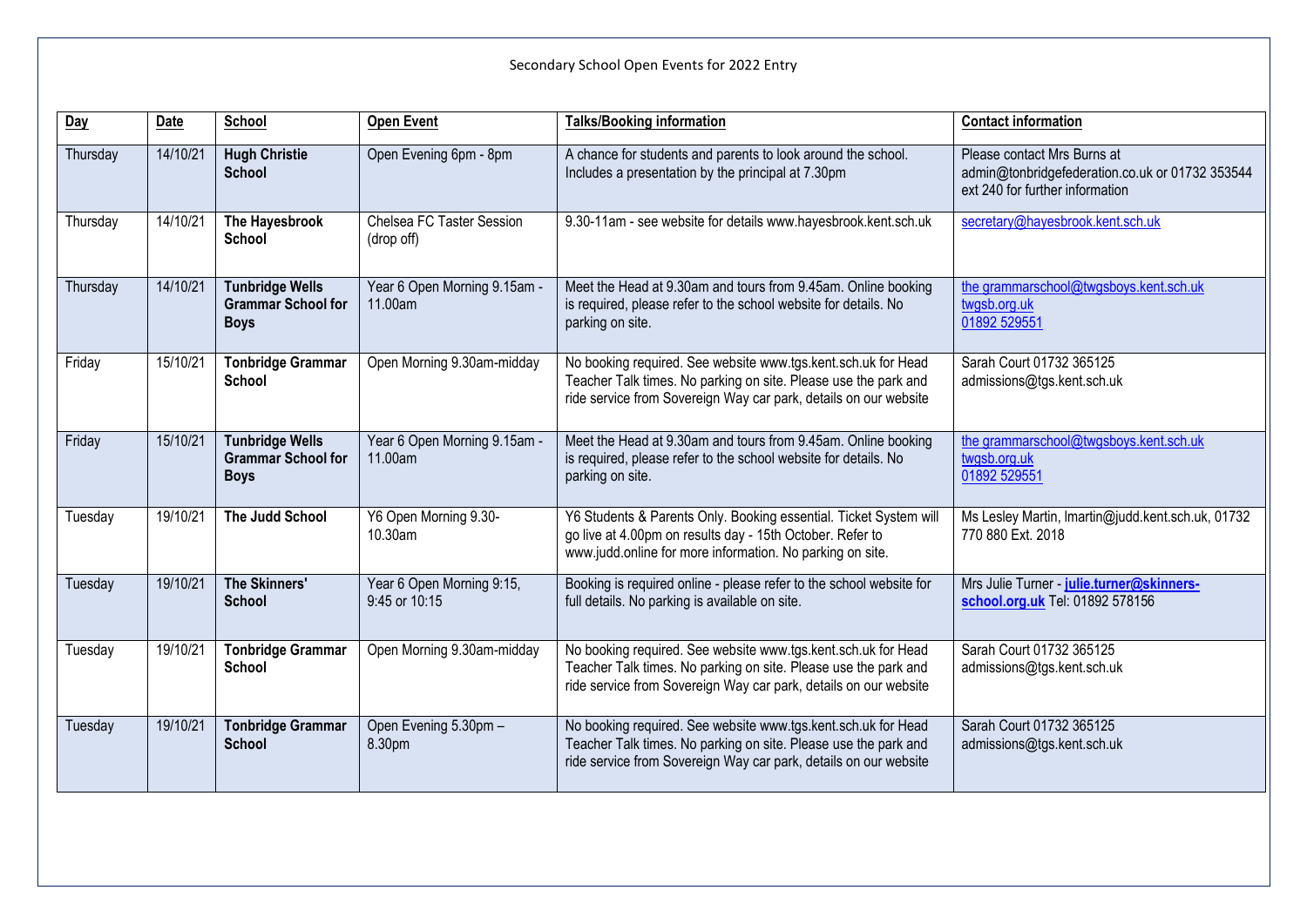| Day       | Date     | School                                                    | <b>Open Event</b>                                                                                                                                                               | <b>Talks/Booking information</b>                                                                                                                                                            | <b>Contact information</b>                                                                                        |
|-----------|----------|-----------------------------------------------------------|---------------------------------------------------------------------------------------------------------------------------------------------------------------------------------|---------------------------------------------------------------------------------------------------------------------------------------------------------------------------------------------|-------------------------------------------------------------------------------------------------------------------|
| Wednesday | 20/10/21 | <b>Hugh Christie</b><br><b>School</b>                     | Open Morning - Tours between<br>9am and 10am                                                                                                                                    | An opportunity for students and parents to have a tour of the<br>school and take a look at lessons. No booking required.                                                                    | Please contact Mrs Burns at<br>admin@tonbridgefederation.co.uk or 01732 353544<br>ext 240 for further information |
| Wednesday | 20/10/21 | <b>St Gregory's</b><br><b>Catholic School</b>             | Open Morning 8.55am - 12<br>noon                                                                                                                                                | Numbers will be limited so please book via the website,<br>www.sgschool.org.uk                                                                                                              | Mrs Suzanne Burgess<br>01892 527444 ext 1104<br>admissions@sgschool.org.uk                                        |
| Wednesday | 20/10/21 | The Judd School                                           | Y6 Open Morning 9.30-<br>10.30am                                                                                                                                                | Y6 Students & Parents Only. Booking essential. Ticket System will<br>go live at 4.00pm on results day - 15th October. Refer to<br>www.judd.online for more information. No parking on site. | Ms Lesley Martin, Imartin@judd.kent.sch.uk, 01732<br>770 880 Ext. 2018                                            |
| Wednesday | 20/10/21 | <b>The Skinners'</b><br><b>School</b>                     | Year 6 Open Morning 9:15,<br>9:45 or 10:15                                                                                                                                      | Booking is required online - please refer to the school website for<br>full details. No parking is available on site.                                                                       | Mrs Julie Turner julie.turner@skinners-<br>school.org.uk Tel: 01892 578156                                        |
| Wednesday | 20/10/21 | <b>Tunbridge Wells</b><br>Girls' Grammar<br><b>School</b> | Open Morning 11.00am-<br>12.30pm                                                                                                                                                | No booking required. Head Teacher speaks at 12 noon. No parking<br>on site.                                                                                                                 | Louise Stewart-Smith 01892 520902<br>admissions@twggs.kent.sch.uk                                                 |
| Thursday  | 21/10/21 | <b>Hillview School for</b><br><b>Girls</b>                | Open Evening 5.00-8.00 p.m.<br>An opportunity for students and<br>parents to look around the<br>school. Includes presentations<br>by the Headteacher throughout<br>the evening. | See school website for further details<br>https://www.hillview.kent.sch.uk/about-us/admissions/                                                                                             | See school website for further details<br>https://www.hillview.kent.sch.uk/about-<br>us/admissions/               |
| Thursday  | 21/10/21 | <b>St Gregory's</b><br><b>Catholic School</b>             | Open Morning 8.55am - 12<br>noon                                                                                                                                                | Numbers will be limited so please book via the website,<br>www.sgschool.org.uk                                                                                                              | Mrs Suzanne Burgess<br>01892 527444 ext 1104<br>admissions@sgschool.org.uk                                        |
| Thursday  | 21/10/21 | The Judd School                                           | Y6 Open Morning 9.30-<br>10.30am                                                                                                                                                | Y6 Students & Parents Only. Booking essential. Ticket System will<br>go live at 4.00pm on results day - 15th October. Refer to<br>www.judd.online for more information. No parking on site. | Ms Lesley Martin, Imartin@judd.kent.sch.uk, 01732<br>770 880 Ext. 2018                                            |
| Thursday  | 21/10/21 | The Judd School                                           | Sixth Form Open Evening                                                                                                                                                         | Open Evening for prospective Y12 students. Booking essential.<br>Please refer to www.judd.online for more information. No parking<br>onsite.                                                | Mrs Jodi Boreham, jboreham@judd.kent.sch.uk,<br>01732 770 880 Ext. 2004                                           |